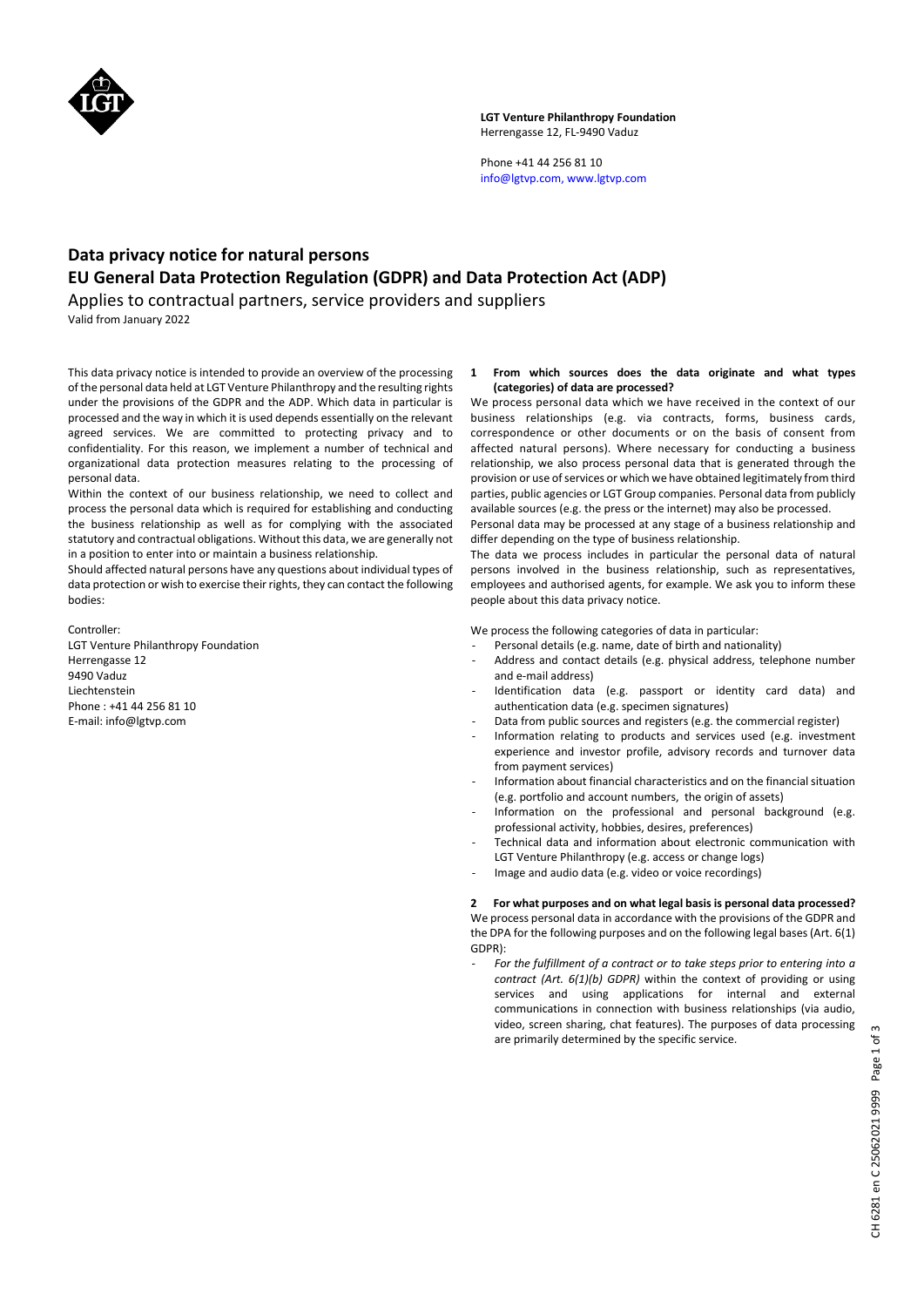- *For compliance with a legal obligation (Art. 6(1)(c) GDPR) or in the public interest (Art. 6(1)(e) GDPR)*, in particular to comply with statutory or supervisory requirements (e.g. GDPR, DPA, due diligence, money laundering and market abuse provisions, tax laws and agreements, control and reporting obligations and risk management).
- *To safeguard our legitimate interests or those of third parties (Art. 6 (1)(f) GDPR)* for specifically defined purposes, particularly in the context of using applications for internal and external communications in connection with business relationships (via audio, video, screen sharing, chat features), for product development, for advertising and marketing purposes (provided the natural persons concerned have not objected to the use of their personal data for these purposes), for compliance with the rights of the data subject (e.g. right of information), for the prevention and solving of criminal offenses, for video monitoring in connection with the right to allow or deny access to the premises and with the aversion of danger, for documenting discussions, for ensuring IT security and IT operation as well as building and equipment security, for the assertion and enforcement of legal claims, for business and risk control, for reporting, for statistical and planning purposes, and for performing Group-wide coordination tasks.
- *On the basis of consent (Art. 6 (1)(a) GDPR)* granted to us by the natural persons concerned for advertising and marketing purposes or certain other purposes.

With regard to processing personal data collected for one of the above purposes, we reserve the right to also continue processing it for the other purposes if this is consistent with the original purpose or permitted or stipulated by law.

## **3 Who obtains access to personal data and for how long is it stored?**

Personal data may be accessed by the internal and external bodies which require the data to provide or use the services and to comply with our contractual and statutory obligations. Within LGT Venture Philanthropy, bodies or employees may only process personal data if they require it to comply with our contractual, statutory and supervisory obligations and to protect legitimate interests. LGT Group companies, service providers or vicarious agents may also obtain personal data for these purposes. Such recipients may be companies relating to banking services, , IT services, logistics, printing services, , advice and consulting as well as marketing. Recipients of the data in this context may also include banks and financial service institutions or comparable institutions to which we transfer personal data for conducting the business relationship (e.g. correspondent banks, custodian banks, brokers, stock exchanges or information agencies).

Where there is a statutory or supervisory obligation, personal data may also be passed on to public agencies or institutions (e.g. supervisory or tax authorities).

Insofar as data is transferred to countries outside the European Union (EU) or the European Economic Area (EEA) (third countries) and the European Commission has not determined that the country in question offers an adequate level of protection, such a data transfer will be carried out using suitable measures (e.g. recognized EU standard data protection clauses) so that compliance with data privacy provisions can be guaranteed. If the situation does not permit the use of suitable guarantees, data will only be transferred insofar as this is required for the implementation of precontractual measures, to fulfill a contract or for the performance or use of services, the natural persons concerned have given their explicit consent, it is necessary for important reasons of public interest (e.g. preventing money laundering) or it is required by law (e.g. reporting obligations under tax law). We process and store the personal data throughout the duration of the business relationship unless shorter mandatory deletion periods apply for specific types of data. It should be noted that our business relationships may last for years. In addition, the storage period is determined by the necessity and purpose of the respective data processing. If the data is no longer required for compliance with contractual or statutory obligations or to safeguard our legitimate interests (achievement of the purpose) or if granted consent is withdrawn, the data is deleted periodically unless further processing or storage is necessary due to contractual or statutory retention periods or documentation obligations or to preserve evidence for the duration of the applicable statute of limitations.

## **4 Is automated decision-making and/or profiling carried out?**

In principle, our decisions are not based exclusively on automated processing of personal data. If we do use such procedures in individual cases, we inform thereof separately insofar as this is required by law.

There are business areas in which personal data is processed at least partly by automated means. The objective of this is to evaluate certain personal aspects insofar as we are obliged to do so by statutory and regulatory requirements (e.g. to prevent money laundering), to conduct needs analyses for services as well as for risk management.

## **5 What if we are jointly responsible with other data processors?**

This data privacy notice also applies to the processing of personal data by other controllers if we collaborate with one or more other controllers (especially LGT Group companies) within the context of the provision or use of the services and exchange personal data with the other controllers on the basis of this collaboration.

These other controllers are obliged:

.

- to likewise comply with the relevant provisions of the GDPR and provide us with proof of their compliance,
- to keep the required records of processing activities,
- to take suitable technical and organisational measures to protect personal data,
- to conduct a data protection impact assessment if processing is likely to result in a high risk to the rights and freedoms of natural persons, and to notify us thereof where applicable,
- to notify us without delay about any data protection violations,
- to support us in exercising the rights of affected natural persons and make the relevant information available.

We are required to comply with any reporting or notification obligations towards the competent supervisory authority or affected natural persons.

**6** We are responsible for handling enquiries by affected natural persons in this context.